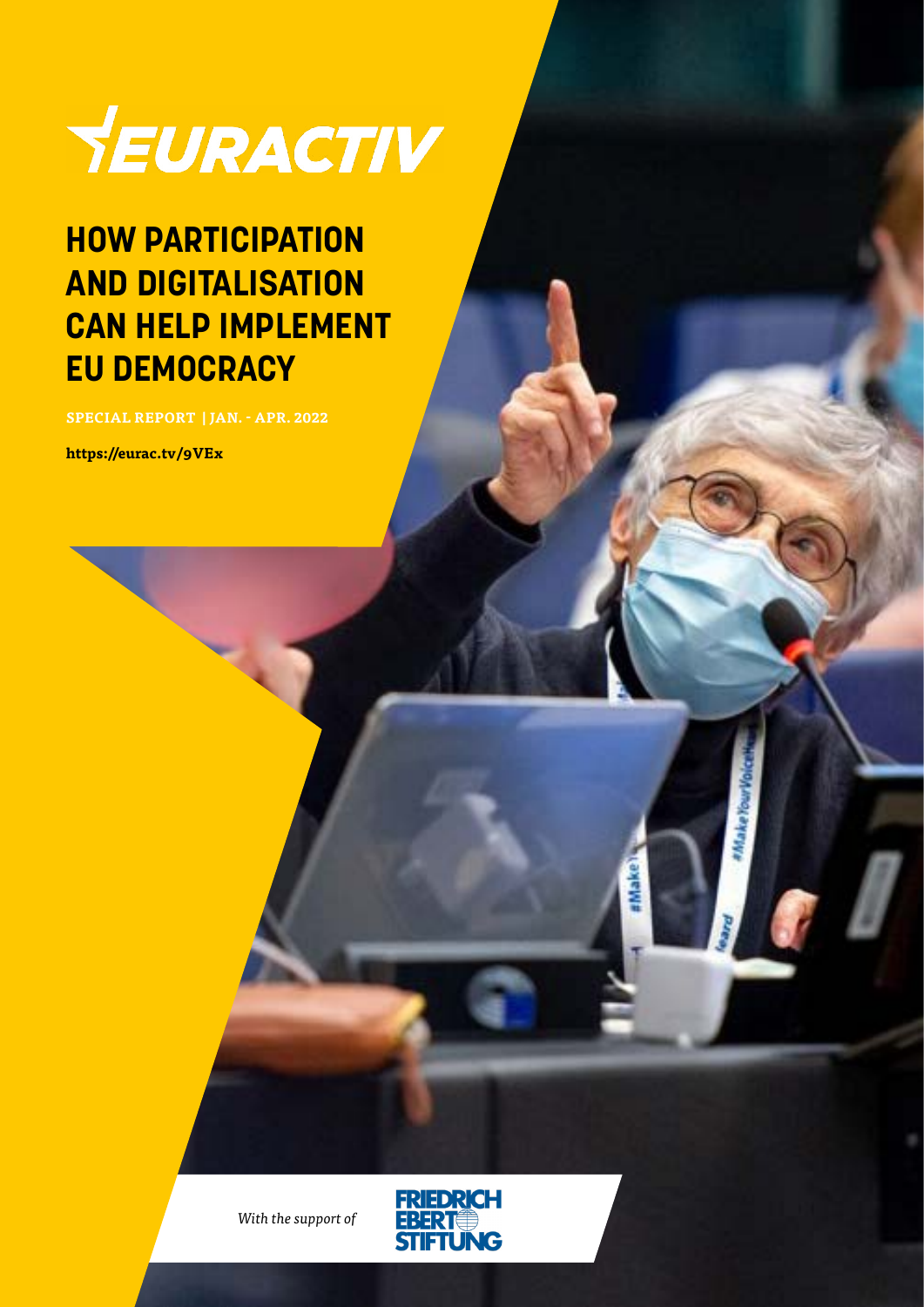

### **HOW PARTICIPATION AND DIGITALISATION CAN HELP IMPLEMENT EU DEMOCRACY**

#### **SPECIAL REPORT**

**https://eurac.tv/9VEx**

*The ongoing sanitary crisis has highlighted the urgency of improving EU democracy through the implementation of new tools to boost participation. Digitalisation can give a decisive contribution.*

*In this special report, EURACTIV will look at the empowerment of citizens through deliberative democracy processes, with a special focus on the Conference on the Future of Europe.* 

*It will also explain to what extent digitalisation can contribute to the functioning of democracy rather than jeopardise it. The discussion will touch on themes such as data sovereignty, and how EU fundamental rights, such as freedom of expression and the fight of disinformation can be guaranteed for citizens.*

*This report is available in [German](https://www.euractiv.de/section/innovation/special_report/wie-beteiligung-und-digitalisierung-die-europaeische-demokratie-staerken-koennen/?_ga=2.13026353.724036938.1649664277-1399841842.1643883858).*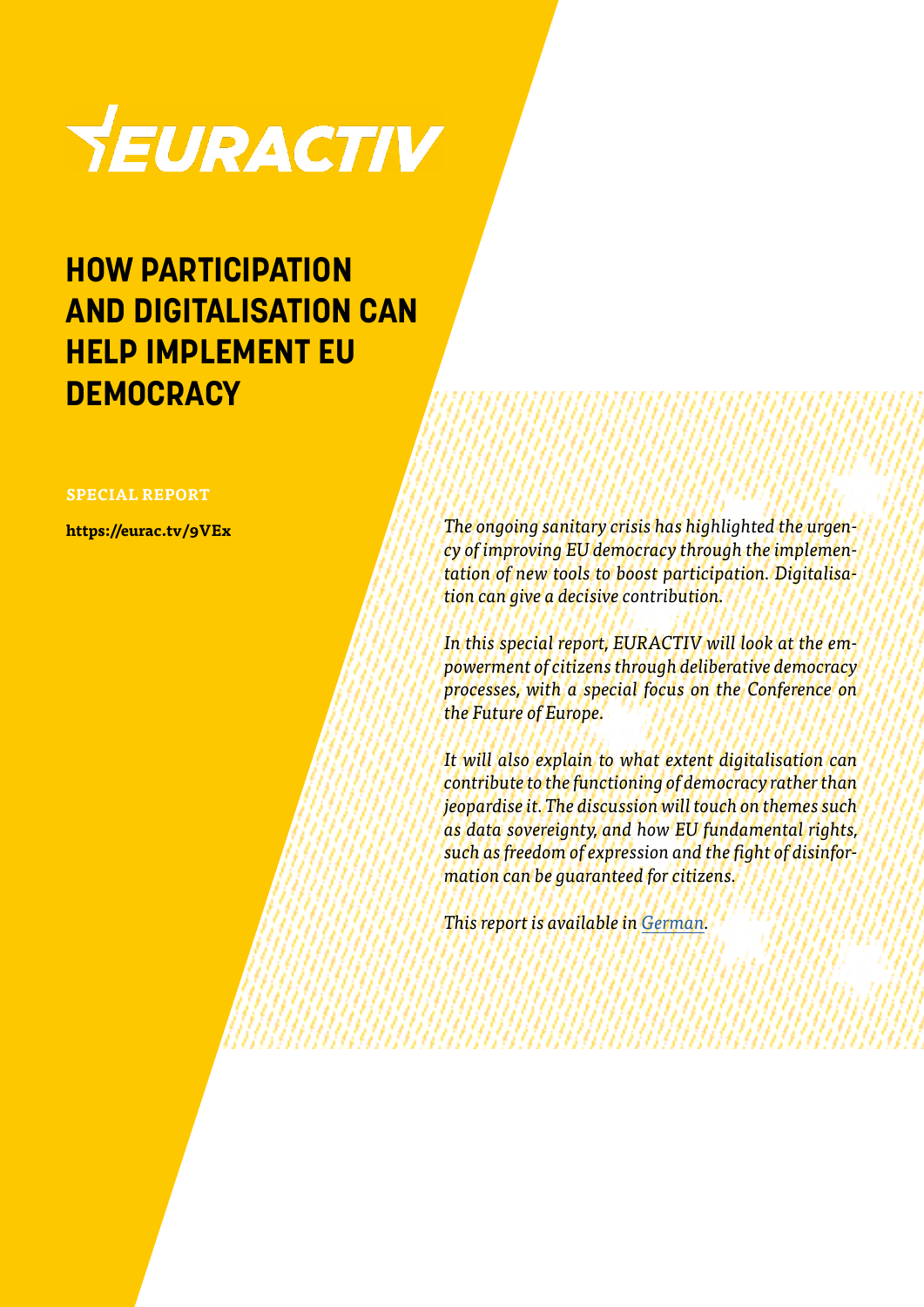### **Contents**

**4**

**7**

**9**

**11**

**14**

CoFoE: depolarise the political debate is the best way to save democracy

> CoFoE: EU citizens demand wider protection under rule of law

Russia multiplies fake reports to further escalate the conflict, senior EU official warns

Democratization of Democracy: The Conference on the Future of Europe as a Role Model?

Regulation is the only way to make online platforms serve society, MEP says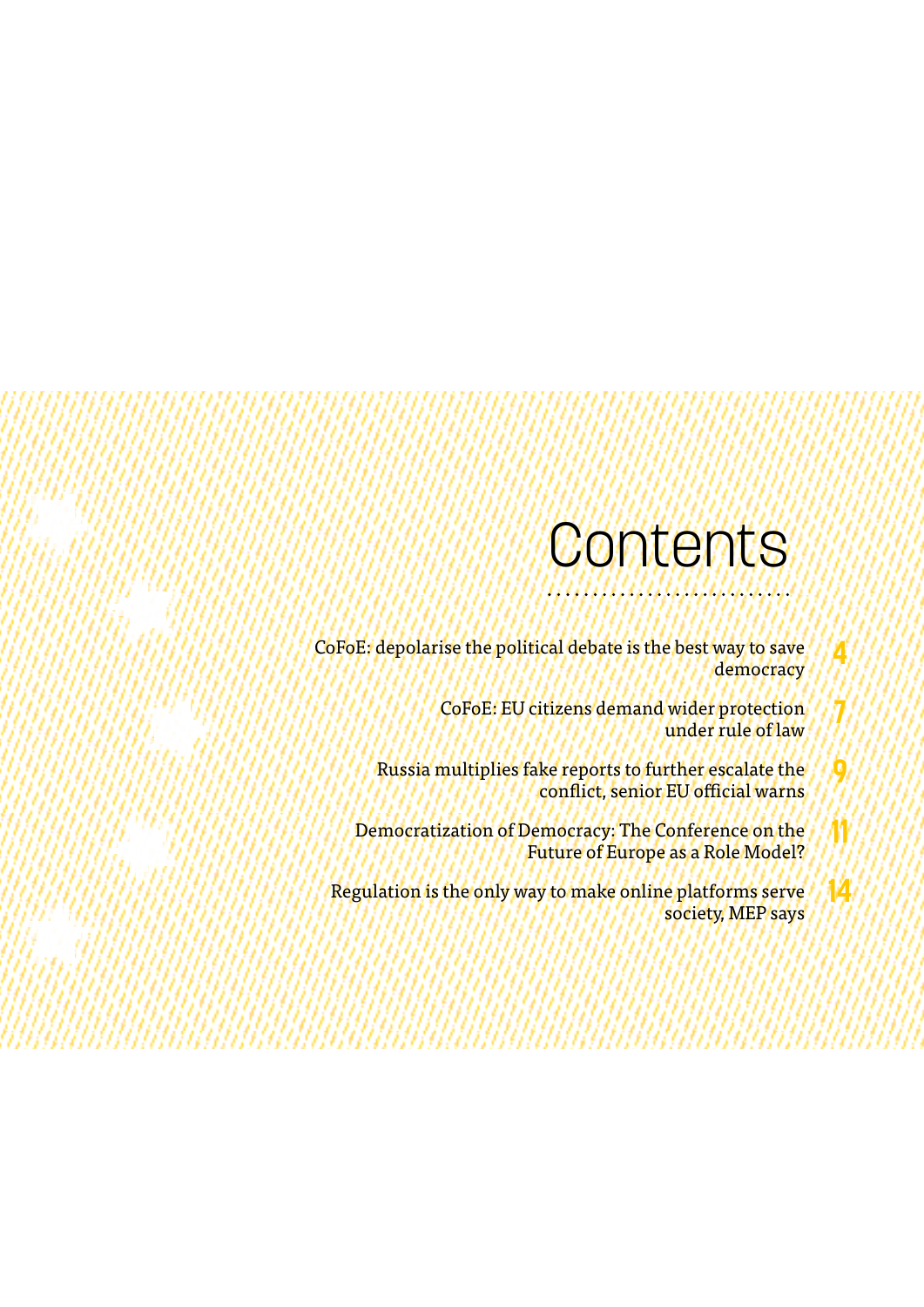# CoFoE: depolarise the political debate is the best way to save democracy

*B y E l e o n o r a Va s q u e s | E U R A C T I V. c o m*



The Conference on the Future of Europe (CoFoE), involving citizens in EU policy-making, is in the middle of its journey. It is already possible to assess the successes and limits of such deliberative democracy experiments and to question whether it can be a replicable exercise for the future.

The CoFoE sees citizens across Europe work to elaborate recommendations for EU lawmakers.

There are different levels of participation: the first one is articulated around citizens panels, where randomly selected 800 citizens are elaborating recommendations thanks to in-person and online

meetings.

The second is the multilingual online platform: everyone can submit proposals through the platform and organise events related to the Conference. The third level is the national one, each member state is organising its own events related to the Conference.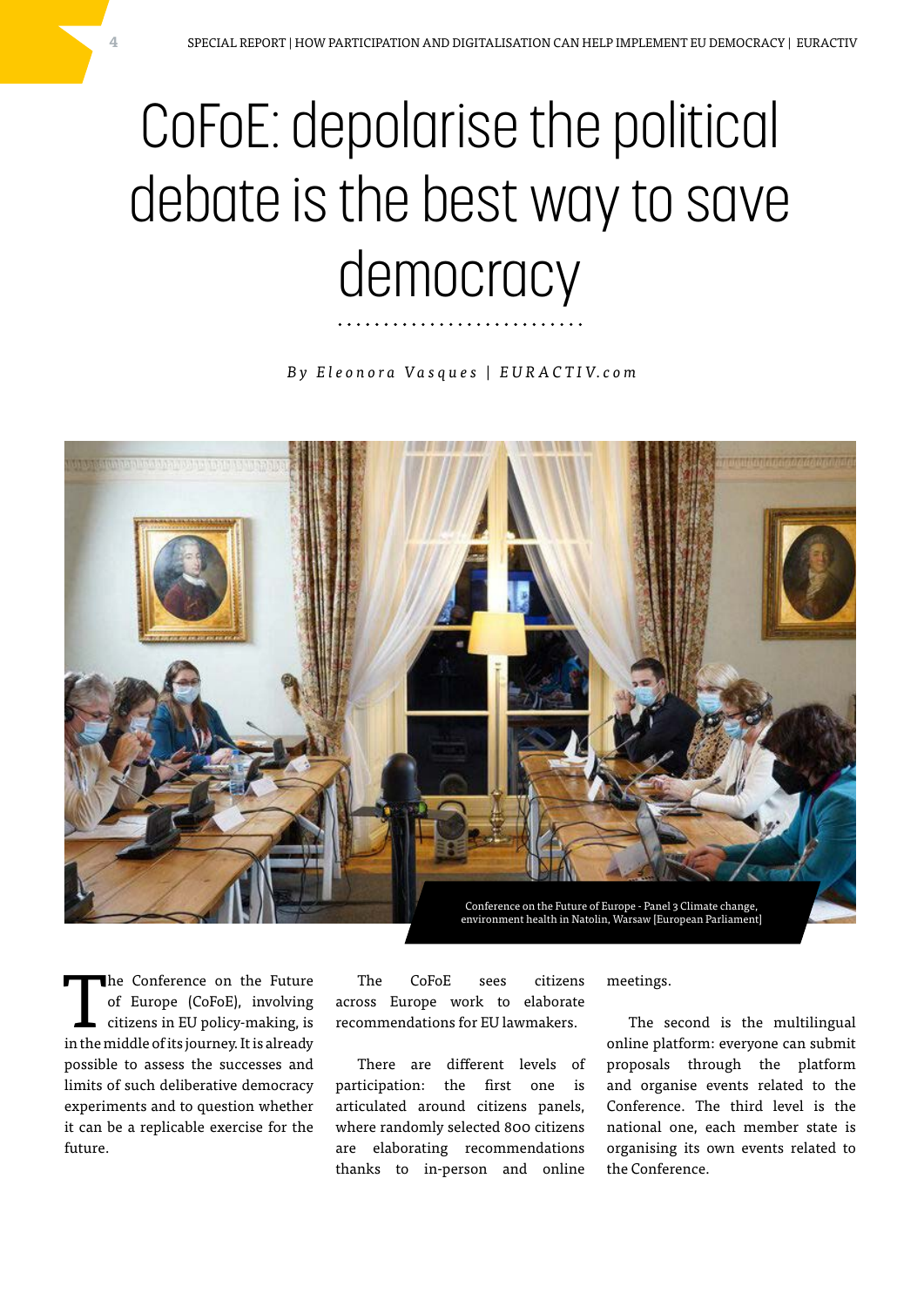#### **WHY IS DELIBERATIVE DEMOCRACY INNOVATIVE?**

[As reported by EURACTIV,](https://www.euractiv.com/section/future-eu/news/cofoe-deliberative-democracy-is-more-accountable-than-elections-and-polls/) deliberative democracy can be more innovative and accountable than elections.

Last July, at an event organised at the [Hambach Democracy Dialoge](https://www.fes.de/en/souveraenes-europa/hambach-democracy-dialogue-2021) of the [Friedrich-Ebert-Stiftung](https://www.fes.de/en/souveraenes-europa/hambach-democracy-dialogue-2021) on how to empower citizens through the CoFoE, professor Wolfgang Merkel explained why "the global development of democracy has been declining since 2008".

According to him, "there is a declining of trust in representative institutions" and at the same time, national parliaments have had less power than executives since the 1990s. Despite this, people participate in elections against the backdrop of a political landscape that articulates the debate around different shapes of polarisations.

Merkel warned that the more the political landscape is polarised, the more people participate, but this polarisation is damaging democracy.

Debates around main topics of the current political landscape are articulated based on who is in favour or against. For instance, regarding vaccines, the media and politics are divided into pro and anti-vaxxers and the concerns of both camps can be heard.

Also, for the media environment, the more a debate is polarised (and violent), the more it is likely to be televised.

Other examples of the past can be related, for instance, to pro/anti-European sentiments.

The 2016 Brexit referendum was one of the most polarised debates Europe experienced in the 2010s, together with the 2015 Greek referendum on the Euro. Both events had significant media coverage, but neither contributed to making society more democratic and progressive.

According to the 14 December 2021 OECD report on ["eight ways](https://www.oecd-ilibrary.org/governance/eight-ways-to-institutionalise-deliberative-democracy_4fcf1da5-en;jsessionid=X_-R7iBQsI1g0a7g6mbdhNIl.ip-10-240-5-101) [to institutionalise deliberative](https://www.oecd-ilibrary.org/governance/eight-ways-to-institutionalise-deliberative-democracy_4fcf1da5-en;jsessionid=X_-R7iBQsI1g0a7g6mbdhNIl.ip-10-240-5-101) [democracy](https://www.oecd-ilibrary.org/governance/eight-ways-to-institutionalise-deliberative-democracy_4fcf1da5-en;jsessionid=X_-R7iBQsI1g0a7g6mbdhNIl.ip-10-240-5-101)", the representative deliberative process is "a process in which a broadly representative body of people weighs evidence, deliberates to find common ground, and develops detailed recommendations on policy issues for public authorities". Unlike at elections and polls, citizens are called to discuss, instead of merely voting.

"I discovered deliberative democracy is a more productive method to "depolarise" controversial issues," the democracy expert Jonathan Moscovic told EURACTIV in an [interview](https://www.euractiv.com/section/future-eu/interview/democracy-expert-cofoe-at-risk-of-being-pr-exercise/).

"Deliberative democracy is a way of going back to the core principles of democracy, where free and equal citizens (and their representatives) make mutually acceptable and accessible decisions. Political parties fight and theatrically confront each other without finding a solution; citizens can do much better."

#### **CONFERENCE'S STATE OF PLAY**

In the context of the Conference, citizens' panels are elaborating recommendations in a three-stage process. They met for the first time at the European Parliament in Strasbourg last autumn. Then they met for an online session in November while in the third stage, panels are finalising their recommendations.

At the end of January, 40 representatives of panels 2 and 3 will discuss their recommendations with the Conference's plenary at the European Parliament in Strasbourg.

Because of COVID, panels 1 and 4 postponed their in-person meetings to approve their recommendations, but these two panels will also discuss their proposals with the Conference's plenary in Strasbourg.

The Plenary is composed of 108 representatives from the European Parliament, 54 from the Council, three from the European Commission, 108 from national Parliaments, and 108 citizens.

Input from both the platform and national panels will also be discussed by the Conference's plenary and proposals will be put forward to the executive board, which will draw up a report with the plenary.

The outcome of the Conference will then be presented in a report to the Joint Presidency. The three institutions will then examine how to respond, each within their own sphere of competences and in accordance with the Treaties.

#### **CITIZENS' ENTHUSIASM**

EURACTIV has interviewed several citizens' panels and has observed a general enthusiasm for participation.

Several citizens also said the Conference should be an exercise that is replicated. Likewise, experts and academics are [debating the](https://www.youtube.com/watch?v=juk23Pu93co)  [possibility of making the Conference](https://www.youtube.com/watch?v=juk23Pu93co)  [a permanent exercise](https://www.youtube.com/watch?v=juk23Pu93co).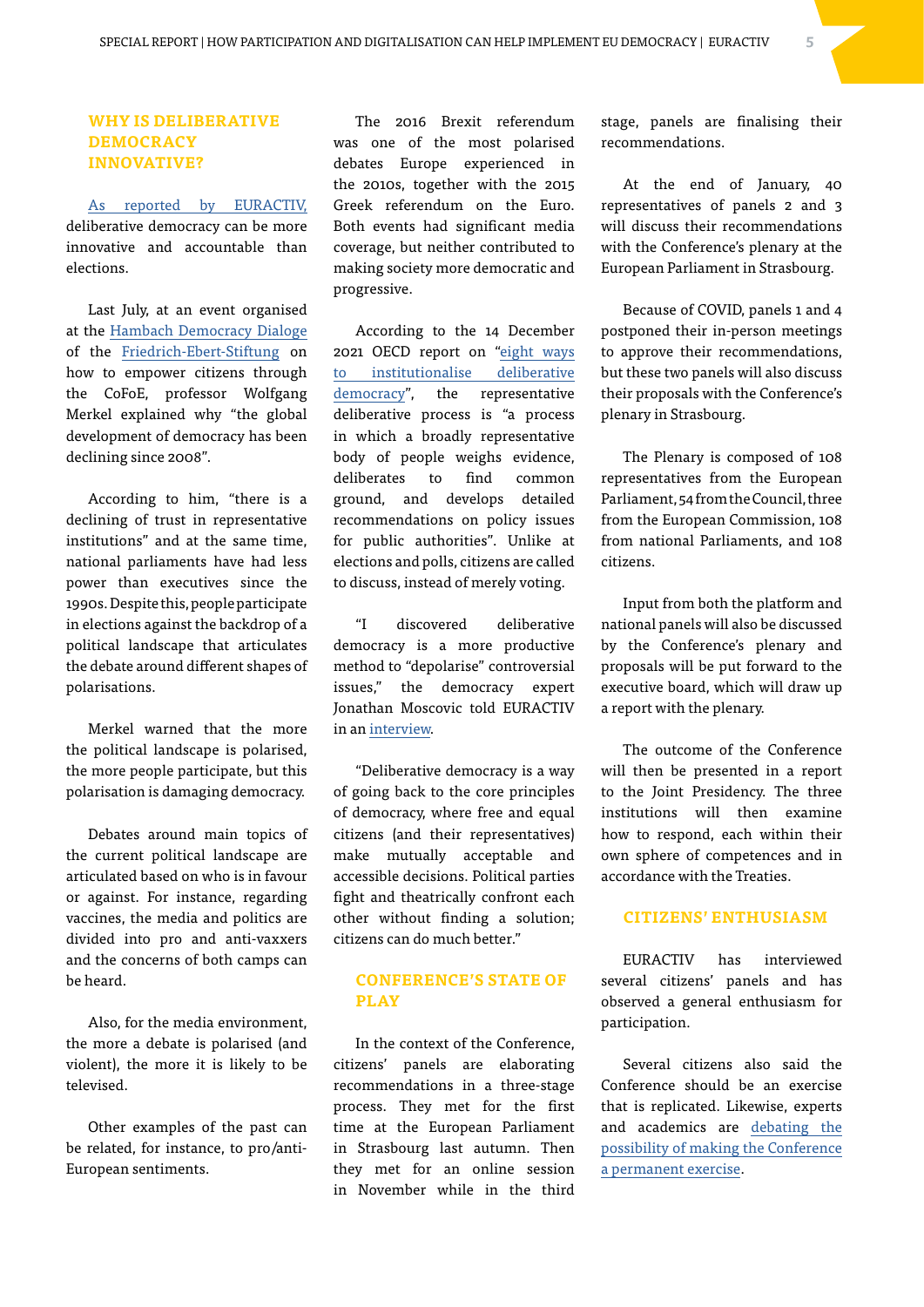"For the first time, it's not the institution talking to us but they are the ones discussing with us," Piero, 64, from Italy, one of the participants of the citizen panel dedicated to climate change, environment and health, [explained to EURACTIV Italy.](https://euractiv.it/section/futuro-delleuropa/news/conferenza-sul-futuro-delleuropa-i-protagonisti-parlano-di-salute-e-ambiente/)

Another positive aspect of the Conference is that people who speak 24 different languages can debate and be connected; in all meetings, there is a simultaneous translation and the entire content of the online platform is translated into all 24 EU languages.

#### **LEARNING FROM MISTAKES: A BETTER DESIGN FOR THE FOLLOW-UP**

Though the Conference is still a work in progress, some aspects can be constructively criticised.

Since the start of the Conference, EU institutions have shown readiness to properly follow up on citizens' recommendations.

Again, at the [Hambach](https://www.fes.de/en/souveraenes-europa/hambach-democracy-dialogue-2021) 

[Democracy Dialoge](https://www.fes.de/en/souveraenes-europa/hambach-democracy-dialogue-2021) of the [Friedrich-](https://www.fes.de/en/souveraenes-europa/hambach-democracy-dialogue-2021)[Ebert-Stiftung](https://www.fes.de/en/souveraenes-europa/hambach-democracy-dialogue-2021) in July on how to empower citizens through the CoFoE, Ivo Belet, a member of cabinet for European Commission Vice President Dubravka Šuica, said the Commission "will commit to following up citizens' recommendations".

Nevertheless, institutions did not pay enough attention to the design of the Conference, particularly to the follow-up process. For instance, it is still not clear whether recommendations of citizens 'panels will be discussed by the Conference's plenary, together with the input from the platform and national panels, or separately.

In the beginning, it was said that recommendations would be voted by the Conference's plenary together with panels' ambassadors, but EU institutions have now declared that there will be only a discussion without a vote on such occasions.

The secretariat has not provided details about how recommendations will be treated in each report, and how much will remain from the original recommendations.

More importantly, there is no evidence of a follow-up meeting with citizens' panels on which recommendations will be adopted, how they will be implemented, and why others will be rejected. Usually, in deliberative democracy exercises, this is the first thing that should be designed.

Finally, the [CoFoE's website states](https://futureu.europa.eu/pages/about) [that](https://futureu.europa.eu/pages/about) "three institutions will examine how to follow up effectively to this report, each within their own sphere of competences and in accordance with the Treaties".

This is a significant constraint on the work of the citizens' panels as it is not clear whether citizens proposals will even be considered if they go beyond or regard member states' competences.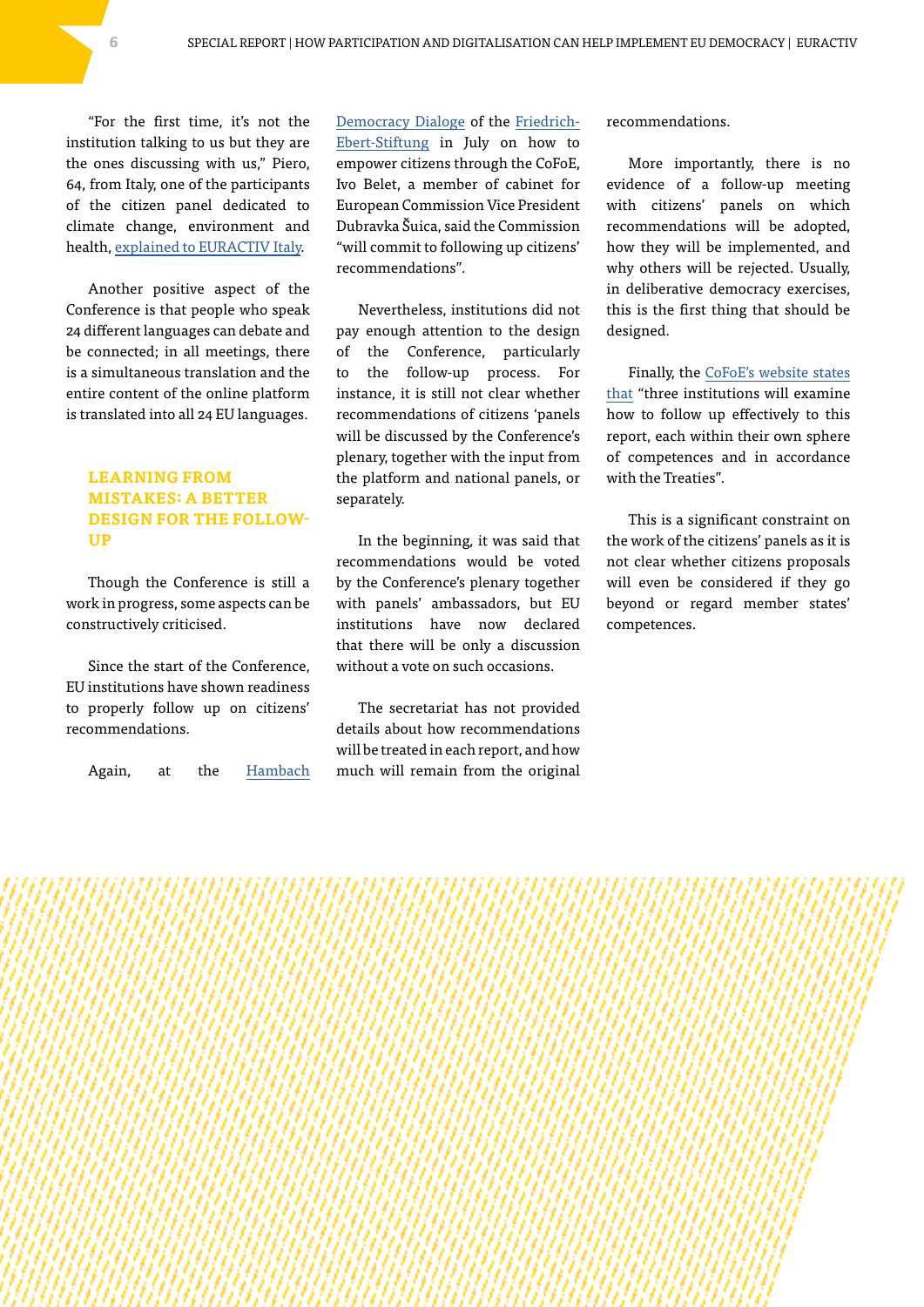## CoFoE: EU citizens demand wider protection under rule of law

*B y E l e o n o r a Va s q u e s | E U R A C T I V. c o m*



Itizens contributing to the<br>
Conference on the Future<br>
of Europe (CoFoE), the EU's<br>
durant proposed project Conference on the Future democracy engagement project, have made recommendations to widen the rule of law across member states, following views that there is a systemic conflictual climate between Poland and the EU.

The second European Citizens' Panel, on democracy, values and rights, the rule of law and security, finalised their recommendations last December in Florence.

MEP Guy Verhofstadt said that the European Court of Justice should play a bigger role on the implementation

of the rule of law, for instance that the Court should have the power to impose sanctions on countries that don't comply.

#### **INEFFICACY OF CURRENT MEASURES**

Věra Jourová, the commissioner for values and transparency, said that the mechanisms in place are not used enough, during an event organised at the [Hambach Democracy Dialogue](https://www.fes.de/en/souveraenes-europa/hambach-democracy-dialogue-2021) of the [Friedrich-Ebert-Stiftung](https://www.fes.de/en/souveraenes-europa/hambach-democracy-dialogue-2021).

"The fathers and mothers of the Lisbon Treaty did not predict that such problems, which we see in Hungary and Poland, could occur in the EU. There was the happy illusion that the rule of law and fundamental rights would have never been challenged," she said.

She went on to state that the CoFoE can provide guidelines on how to empower the EU in implementing the rule of law more effectively.

#### **COFOE: CITIZENS' PROPOSALS**

As part of the CoFoE, participating citizens asked to edit the conditionality regulation (adopted in December 2020) in order to make it applicable "to all breaches of the rule of law rather than only to breaches affecting the EU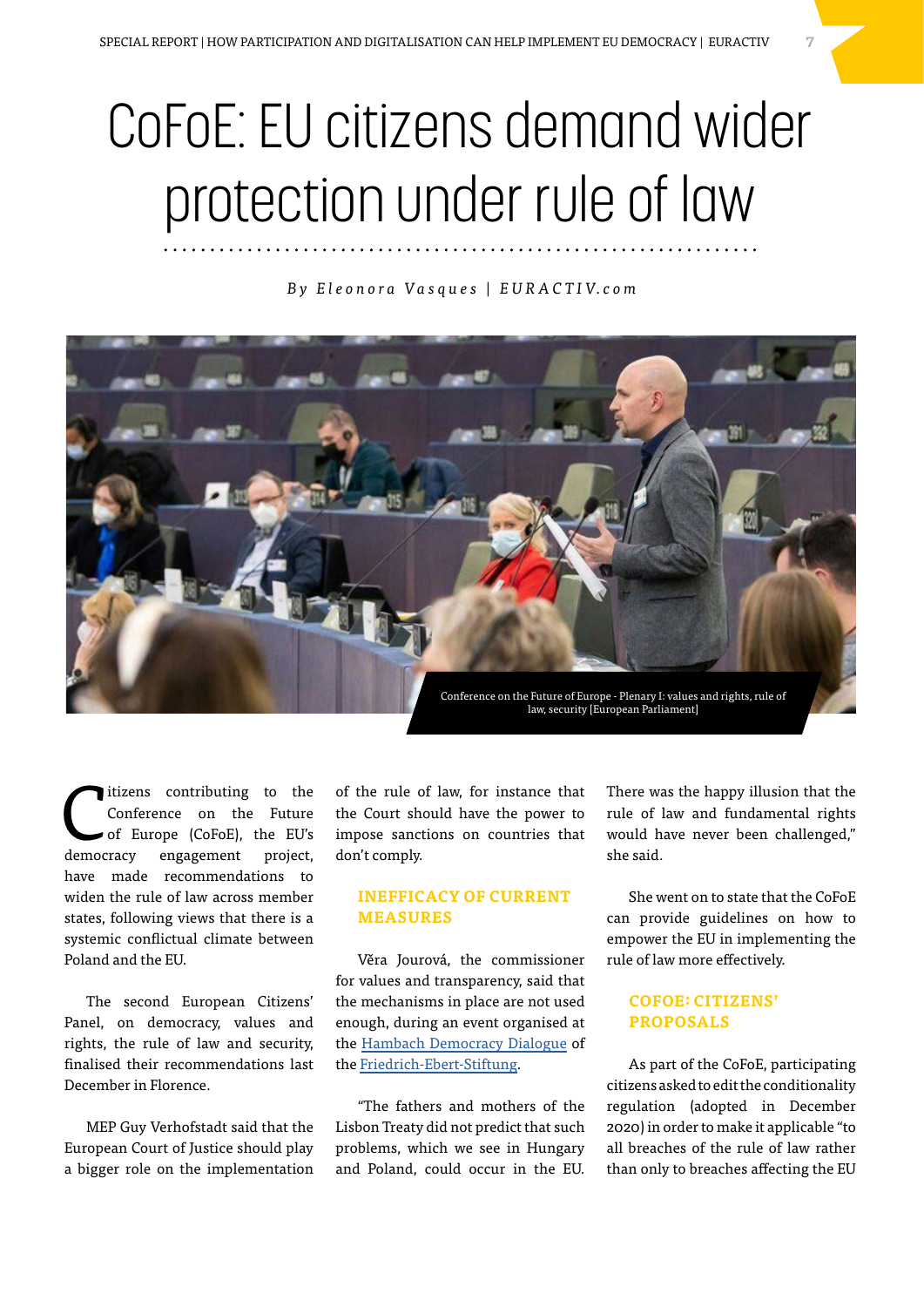budget".

"The current phrasing of the conditionality regulation is selfprotective of the EU's budget and of the EU's institutions rather than the citizens of the Member States concerned," the recommendation said.

Citizens also called for the organisation of annual conferences on the rule of law, in accordance with the publication of the annual Rule of Law Report, the Commission's mechanism for monitoring compliance with the rule of law by the Member States.

"Member States should be obligated to send socially diverse national delegations to the conference that include both citizens and civil servants," the proposal said.

Media independence was another issue frequently raised in the recommendations. The proposals asked for this to be ensured via the development of a minimum standards directive for media independence.

On anti-discrimination, citizens

said that the EU should provide criteria to protect minorities, women, youth, the elderly, and people with disabilities in the labour market. The proposals included introducing a two-stage EU law, that would "first, provide subsidies to hire employees from certain categories susceptible to discrimination," and second, ensure that the law will "oblige employers to employ such groups for a minimum period."

They also suggested inclusive measures to support employees, for instance, asking companies to provide kindergartens or playgrounds for workers' children and give incentives to companies to build them.

#### **LEGITIMISING CIVIL SOCIETY**

Participants at the CoFoE have emphasised the role of civil society in implementing violations of the law, alongside governmental legislative processes.

At the event organised at the [Hambach Democracy Dialogue](https://www.fes.de/en/souveraenes-europa/hambach-democracy-dialogue-2021) of the [Friedrich-Ebert-Stiftung](https://www.fes.de/en/souveraenes-europa/hambach-democracy-dialogue-2021) on how to

empower citizens through the CoFoE, Éva Tessza Udvarhelyi – the head of office for community participation at the opposition-led municipality of the 8th district in Budapest – emphasised that Hungary and Poland are not just their governments.

Local civil society organisations are a crucial part in opposing to rule of law violations, she said.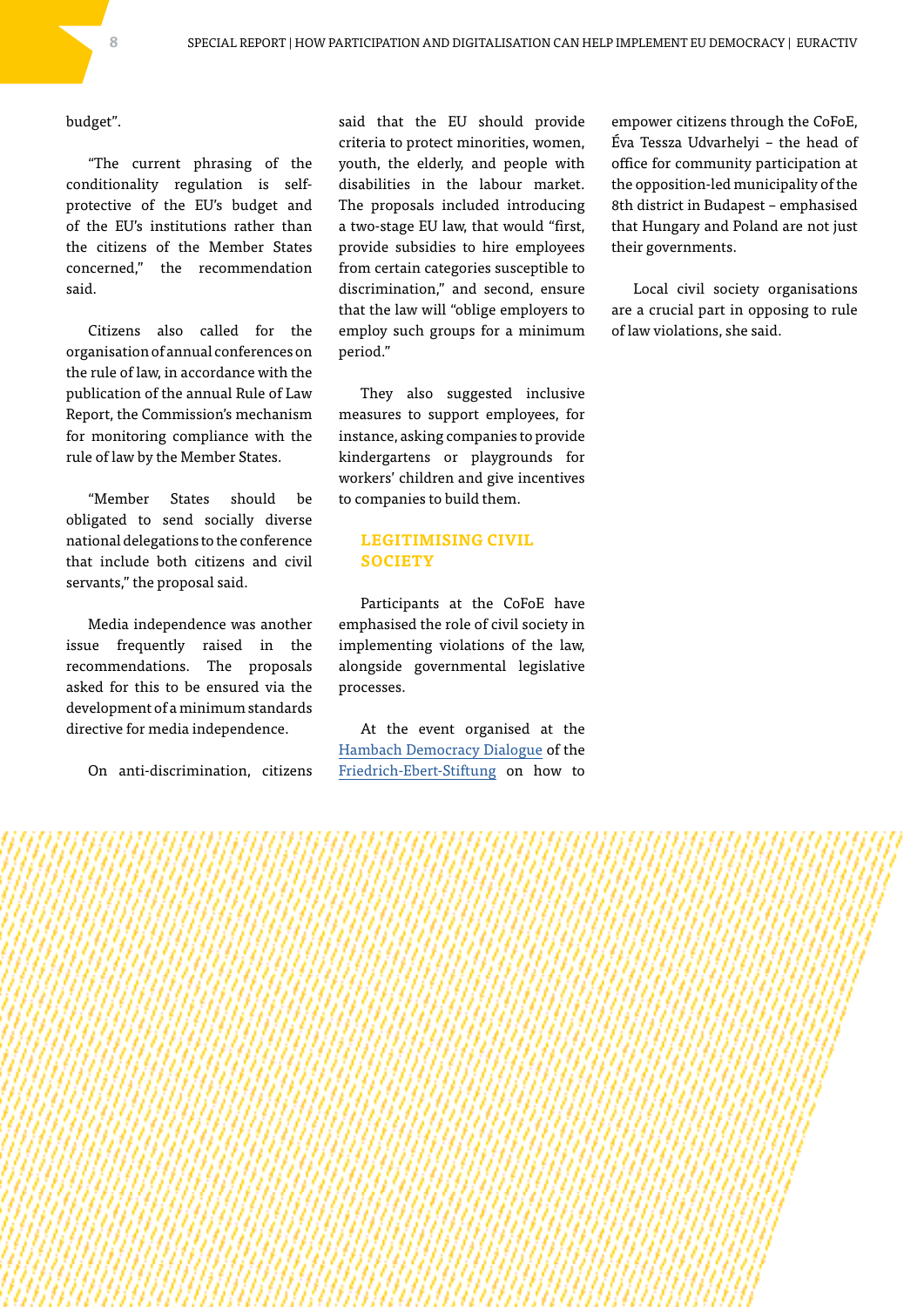#### INTERVIEW

## Russia multiplies fake reports to further escalate the conflict, senior EU official warns

*B y L u c a B e r t u z z i | E U R A C T I V. c o m*



**Russia's attack on Ukraine is also<br>
Space.** While the narratives being fought in the information to justify the aggression have not changed significantly, the growing number of Russia's fake reports might be used to justify even more dramatic actions, a senior official of the EU's diplomatic service told EURACTIV.

*Lutz Güllner is the head of strategic communications at European External Action Service, the EU's diplomatic arm.*

#### *What is the current situation in terms of disinformation around the Ukrainian conflict?*

We see quite a massive presence

of disinformation of information manipulation, which has intensified in the run-up to the military aggression. Disinformation has been clustered around three main narratives.

The first one is a reversal of cause and consequences on the real aggressor. The second is a denial of the right of existence of Ukraine as a state. Thirdly, since the war has started, we have seen a lot of war propaganda in terms of losses and gains, atrocities, humanitarian situations, and so on.

Importantly, in this context, we see a lot of smaller narratives coming up, which we call trigger narratives that could be used for further escalation or justification of specific steps. These

include fake reports about bio labs or the alleged use of nuclear weapons.

*According to reports, the Russians expected the war to be over in a few days. It has now been a few weeks. Has the Russian approach to disinformation evolved since the beginning of the conflict?*

There was no massive new approach, but of course, the narratives keep on shifting permanently. Disinformation is very opportunistic, but we see a clear playbook with the three identified narratives. Where we see a lot of changes is now on what is happening on the ground. Interestingly, a lot of this information manipulation does no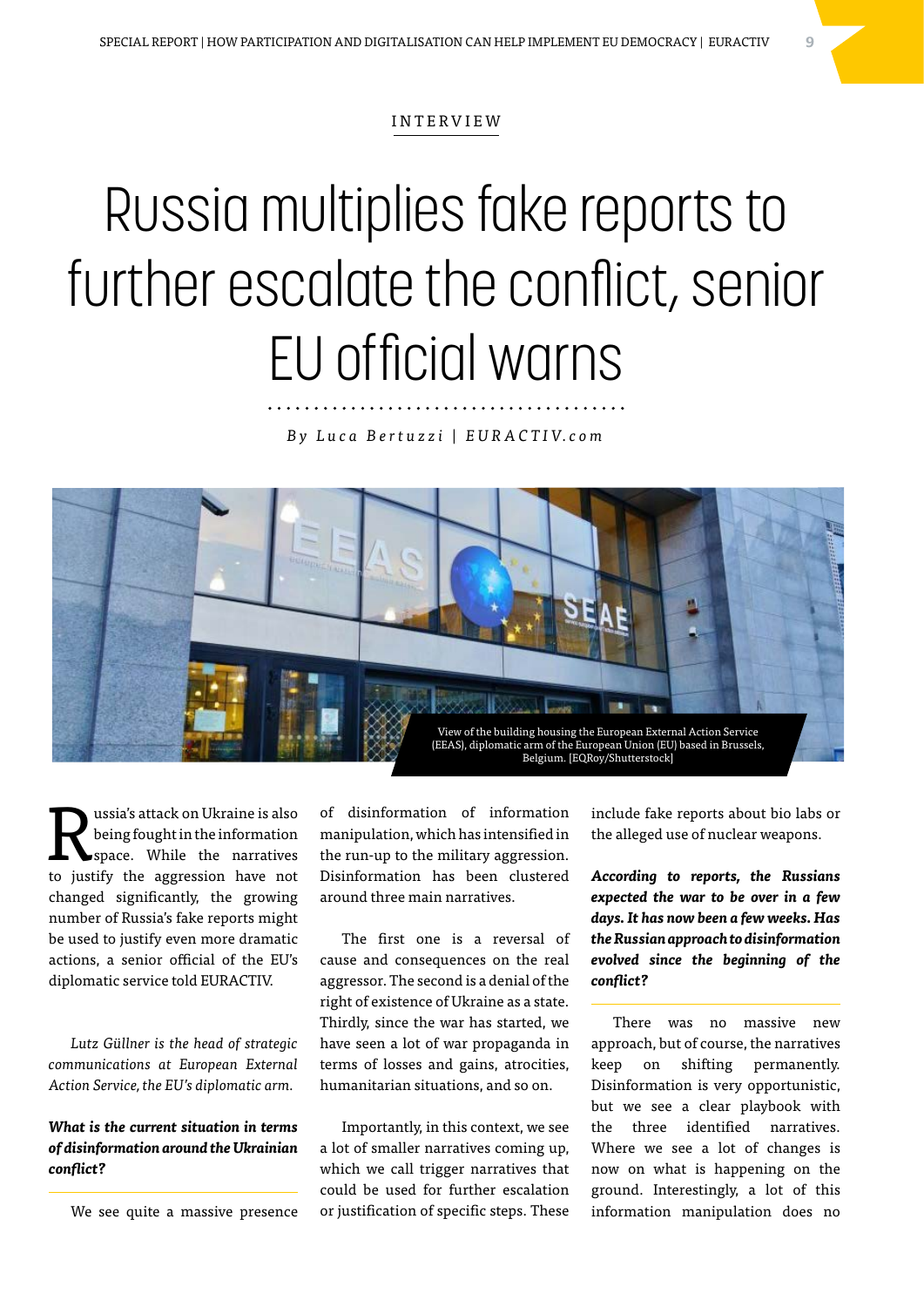longer come from obscure sources but comes directly from the Russian government's leadership.

#### *In the meantime, most major platforms have banned Russian state-controlled outlets. How is the collaboration with the platforms going for what concerns fighting Russian propaganda?*

All in all, we have seen good progress and welcome this. Our cooperation is based on the framework of the Code of Practice on Disinformation and, regarding Russia Today and Sputnik, on the legally binding economic sanctions. The platforms are continuing to implement the Code and have increased attention, especially in the Eastern neighbourhood, with expanded capabilities in terms of factcheckers and languages covered.

#### *As the pressure from these platforms increases, do you see or do you expect that Russian disinformation moves to other channels?*

What we are facing are systematic, coordinated information manipulation operations. They use a combination of different instrumented such as state media, socalled information portals and social media. These operations hardly ever take place on one platform. We have indications that a lot of the traffic has moved to channels like Telegram, but we do not have quantitative instruments to measure this.

#### *Could the EU do more to contain these operations?*

Information manipulation is a real threat to the stability of the EU, to our democracies. We need to take it seriously and we are. That is what the European Parliament has done with its recent report of the committee against foreign interference, which included extremely helpful recommendations.

You need to increase situational awareness, better tools to detect and understand what is happening, strengthen resilience with media literacy programs, and cooperate with the platforms. We also have the Common Foreign Security Policy tools like restrictive measures.

There is no one silver bullet to address the issue. It is essential to look at this holistically. Information manipulation is often only one part of a hybrid activity, reaching into cyber threats and other forms of hybrid attacks.

### *What about the manipulation of information inside Russia? What is your assessment of the situation there?*

If you cannot even use certain words anymore under threat of prison, the situation is really dramatic in terms of closure of the public space, restrictions and censorship. It is crucial to have independent voices that can be heard.

We are looking for alternative channels where Russians can hear another perspective, fact-based information. Although we are discussing this intensively, I cannot go into the details. Given Russian laws, we do not want to put anybody in danger.

*For what concerns the sanctions against Russia Today and Sputnik, based on the precedent of Deutsche Welle, it was expected that Russia would retaliate and make it impossible for foreign media to stay in the country. Have these sanctions been counterproductive in the sense that they reduced the plurality of the media available in Russia?*

These sanctions have been done with a clear legal basis and are currently being challenged in court in France. A court will judge them, that is a big difference from the censorship in Russia. It is not a ban in the sense that we do not let the journalists work, it is about the broadcasting activities.

For us, the most important is the safeguarding of freedom of expression. These outlets do not represent genuine opinions. These are instruments of the Russian apparatus to influence external audiences to support this aggression. It is not about censorship of critical voices. It is about their behaviour.

We do not see these restrictions in the Russian media's landscape, with the criminalisation of certain words and closure of several outlets, as a reaction to our sanctions. We have seen this development for over months already, we have just seen an acceleration.

#### *Has there been any comparable or similar attempt to manipulate information from the Ukrainian side?*

No, it is not even fair to compare the two sides. We see from Russia a very coordinated, deliberate and systematic activity organised by the state that brings together very different parts of the disinformation instruments.

That can span from well-known state media to information portals, some of which directly connect to the Russian secret service, down to covert operations inside the social media system. That is information manipulation, and we cannot compare it with the activities of anybody else.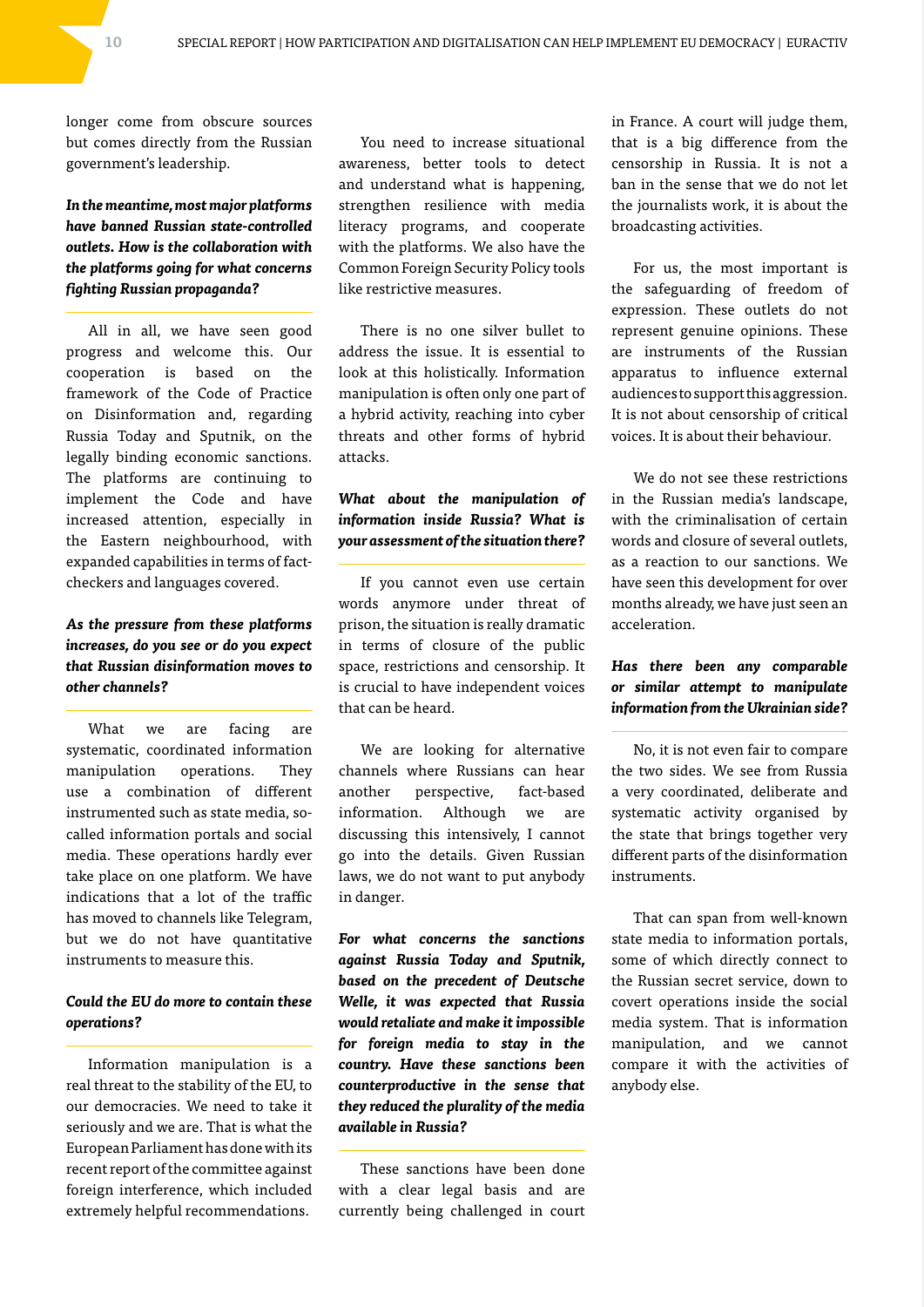#### PROMOTED CONTENT

*DISCLAIMER: All opinions in this column reflect the views of the author(s), not of EURACTIV Media network.*

## Democratization of Democracy: The Conference on the Future of Europe as a Role Model?

*By Filip Milacic | FES*



I n the recent years there has been much talk about the erosion of liberal democracy, which has been manifested in various disturbing developments: from decreasing trust of citizens in the institutions of representative democracy and decreasing voter turnout (in particularly among the

lower third socioeconomic group of the population) to the growing political and societal polarization and the rise of the populist radical Right that promotes ethnic nationalism and attacks civil rights and individual liberties. In general, these developments have often been portrayed as signs of citizens'

dissatisfaction with democracy.

*Filip Milacic is a senior researcher at the Friedrich Ebert Stiftung's office for "The Democracy of the Future" in Vienna. His new book on democratization in Eastern Europe will be published this year by Springer.*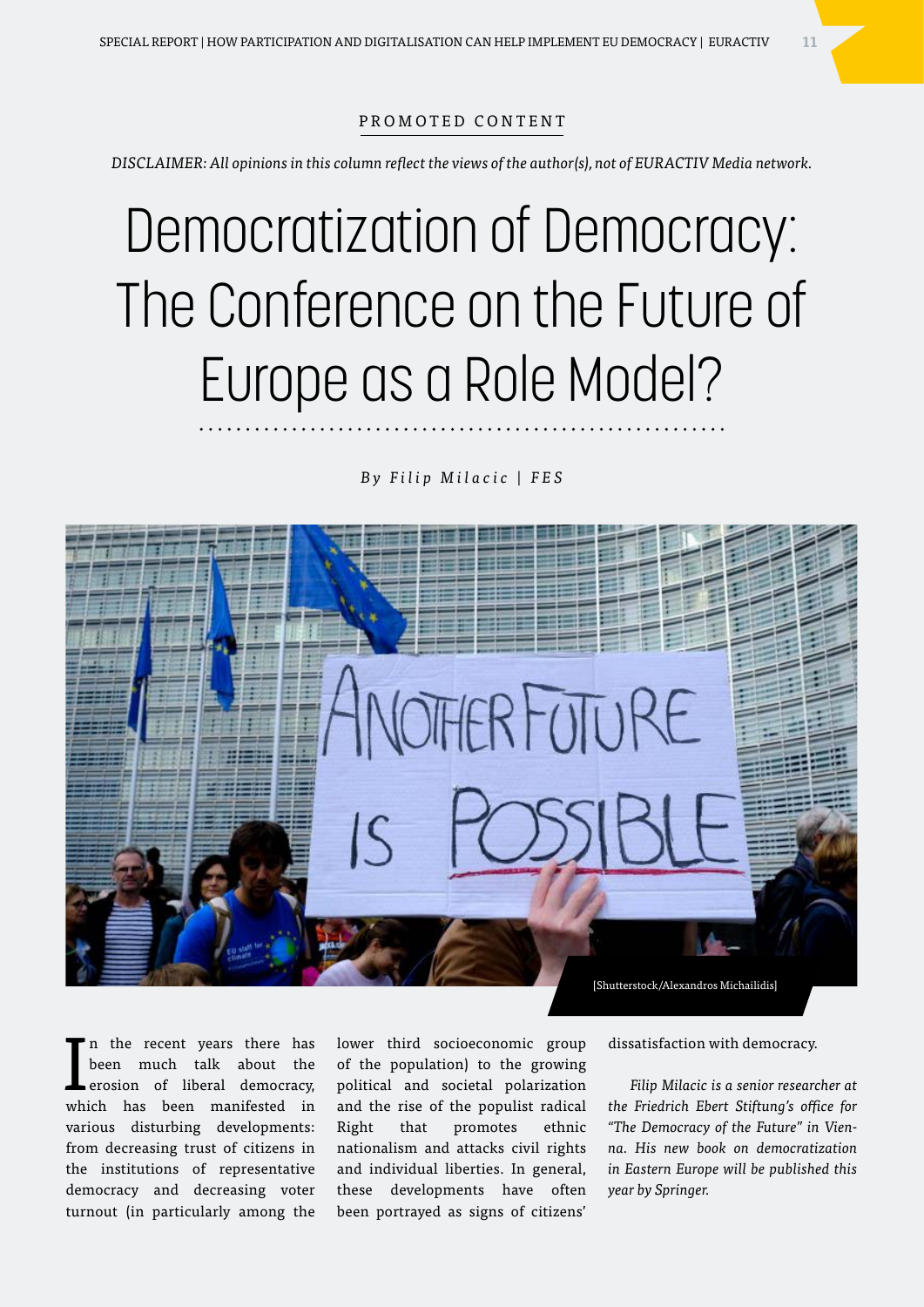#### **DEMOCRATIC REFORMS ARE NEEDED**

Yet citizens' decreasing satisfaction with how democracy works should not per default be understood as their alienation from democracy as a system of government. A change in the expectations from democracy is a plausible explanation as well.

Accordingly, ordinary citizens are dissatisfied because they do not wanter their role in political processes to be reduced to solely participating on the elections and thus be largely excluded from politics. Hence, democratic reforms are needed that would enable citizens not only to be more involved in the decision-making process, but in the will-formation process as well.

In this regard, a relatively new form of citizens' participation – citizens' assemblies – could be a part of the solution. But as the panelists of the last year's [Hambach Democracy](https://www.fes.de/en/souveraenes-europa/hambach-democracy-dialogue-2021) [Dialogue](https://www.fes.de/en/souveraenes-europa/hambach-democracy-dialogue-2021) agreed, the biggest enemy of deliberation is a bad deliberation. Therefore, certain preconditions must be fulfilled for citizens' assemblies to have a [positive influence on](https://democracy.fes.de/e/citizens-assemblies-new-ways-to-democratize-democracy) [democracy.](https://democracy.fes.de/e/citizens-assemblies-new-ways-to-democratize-democracy)

#### **THE IMPLEMENTATION OF CITIZENS' ASSEMBLIES**

On the input side, first of all, the topic and the task should be well defined. Moreover, by selecting participants for the assembly via lottery procedure it must be ensured that the members of all parts of the society will take part in the assembly's work, in particularly certain disempowered groups. The representative sample should not duplicate representation deficits of current institutions of representative democracy.

With respect to the throughput, a non-partisan organization, which is in charge of the implementation of citizens' assembly, should ensure enough time for learning, consultation, and deliberation. During these three phases the citizens receive an input from experts and stakeholders, exchange with broader public, and discuss and evaluate newly acquired knowledge.

In addition, the internal communication process must be organized and moderated in such a way that all participants can contribute equally regardless of their social background. It is also crucial for the legitimation and acknowledgement of the outcomes of a citizens' assembly that the public is informed in greater detail about its composition and activities.

If the broad public is not familiar with the whole process or does not approve of it, the citizens' assembly could be politically marginalized. Media coverage is thus essential so that the work of citizens' assembly becomes a part of the 'breakfast discussions'.

Finally, there should be no ambiguities about the citizens' assembly's relationship with the political actors – whether it is a part of the decision-making process or it just has an informative character – and subsequently what is to be done with its output (recommendations). Otherwise, the whole project runs the risk of being instrumentalized by political actors or of gaining no traction at all and simply serving as placebo.

#### **THE CONFERENCE ON THE FUTURE OF EUROPE**

How does the Conference on the Future of Europe (CoFoE) fare with

respect to these criteria?

I will start with the input. Being composed of randomly selected citizens from all over European Union, and reflecting other relevant criteria (age, education, and rural/urban division), the CoFoE is satisfactory representative of the European society. Yet having in mind the topic and in order to counter the allegations of biasness, one should have perhaps included additional criteria for the selection of the participants such as the attitude toward the EU.

Moreover, a [multilingual digital](https://www.europarl.europa.eu/RegData/etudes/BRIE/2021/698025/EPRS_BRI(2021)698025_EN.pdf)  [platform](https://www.europarl.europa.eu/RegData/etudes/BRIE/2021/698025/EPRS_BRI(2021)698025_EN.pdf) acted as the main entry point for shaping the agenda of the conference, which is controversial since the kind of platforms usually enjoy a limited representativeness. [The historical experiences](https://democracy.fes.de/e/citizens-assemblies-new-ways-to-democratize-democracy) show that already politically active and privileged groups tend to be overrepresented. Indeed, the issue of self-selection and its, from the perspective of representativeness, negative influence on the agenda has already been identified as a weak spot of similar deliberative processes, with well-defined solutions to the problem still lacking.

The agenda's scope turned out to be more problematic for the whole process. The [agenda](https://www.europarl.europa.eu/RegData/etudes/BRIE/2021/698025/EPRS_BRI(2021)698025_EN.pdf) being comprised of a wide range of topics such as education, employment, digitalisation, democracy, security, environment, climate change, health, foreign policy, and migration is simply too broad. As a consequence, such an agenda has been negatively affecting the throughput element of the process. The topic overload led namely to the lack of time for crucial phases of the process – learning, consultation, and deliberation -, which in turn affected the nature of recommendations (output).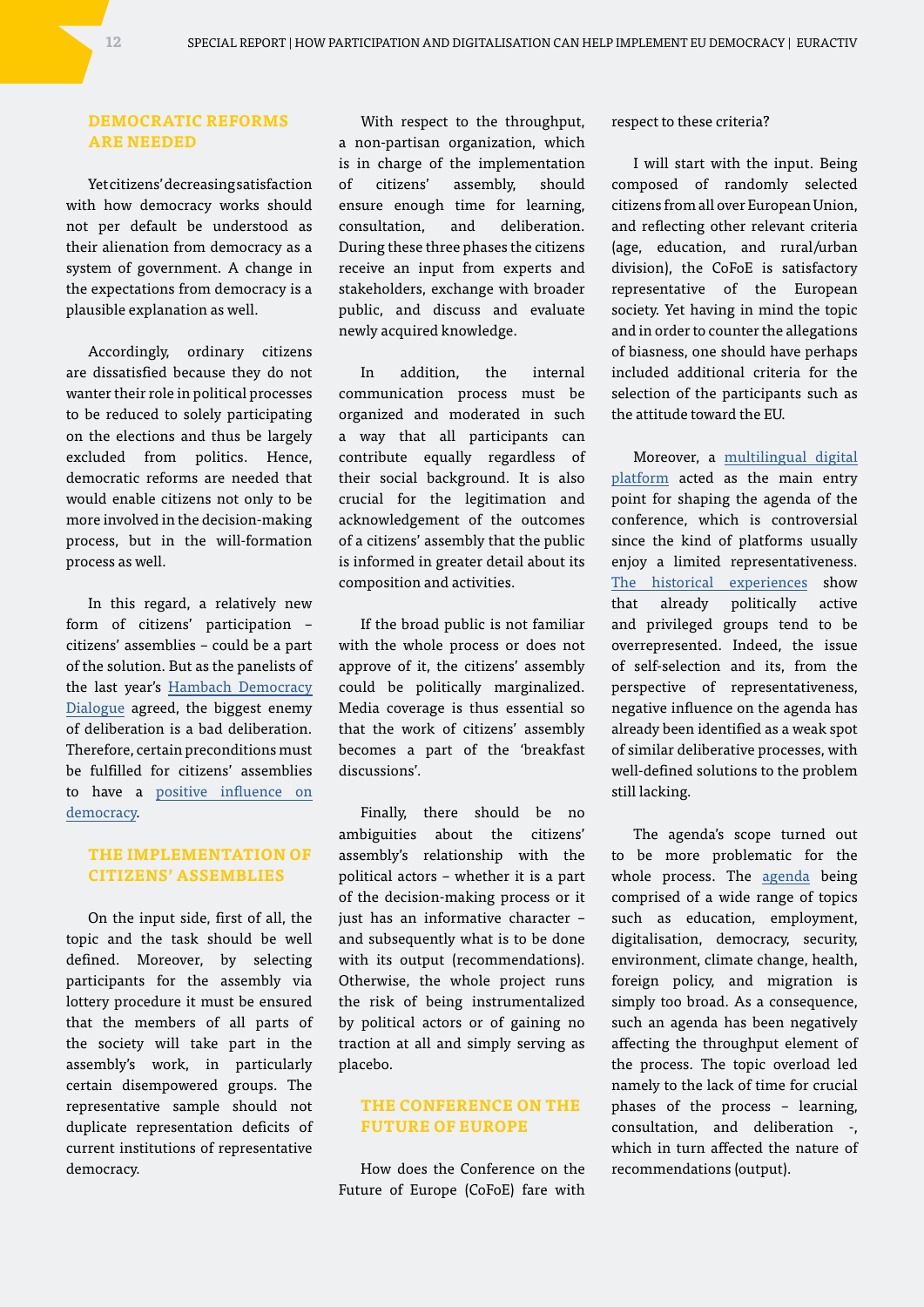Unsurprisingly, [many](https://www.euractiv.com/section/future-eu/news/cofoe-could-cause-disquiet-in-commission-over-citizens-wishes-to-change-treaties/)  [recommendations](https://www.euractiv.com/section/future-eu/news/cofoe-could-cause-disquiet-in-commission-over-citizens-wishes-to-change-treaties/) would require changes to treaties, which is why they could more easily be ignored by the political actors – especially by already skeptical governments. Such recommendations facilitate the cherry-picking approach as well. This is in particularly troubling since the design of the CoFoE foresees that in the plenary, composed of representatives of various European and national institutions and ordinary citizens, the latter are not in the driving seat when it comes to the selection of the proposals to be sent to the decision-makers. They can hardly count on the bottom-up pressure by the ordinary European citizens as the activities of CoFoE's are [still largely unknown](https://www.euractiv.com/section/future-eu/news/commission-quells-fears-over-lack-of-media-interest-in-cofoe/) to the wider European public (this is not to imply that a detailed media coverage is easily achievable- quite contrary!).

#### **THE COFOE IS A SUCCESS STORY**

Notwithstanding these shortcomings, it would be wrong not to characterize the CoFoE as a success story. The CoFoE is not only the EU's first effort regarding the institutional reform in years, but also a very innovative way to initiate it. Hence, one should learn lessons and build on this experience in order to successfully institutionalize democratic innovations from which European democracy would greatly profit.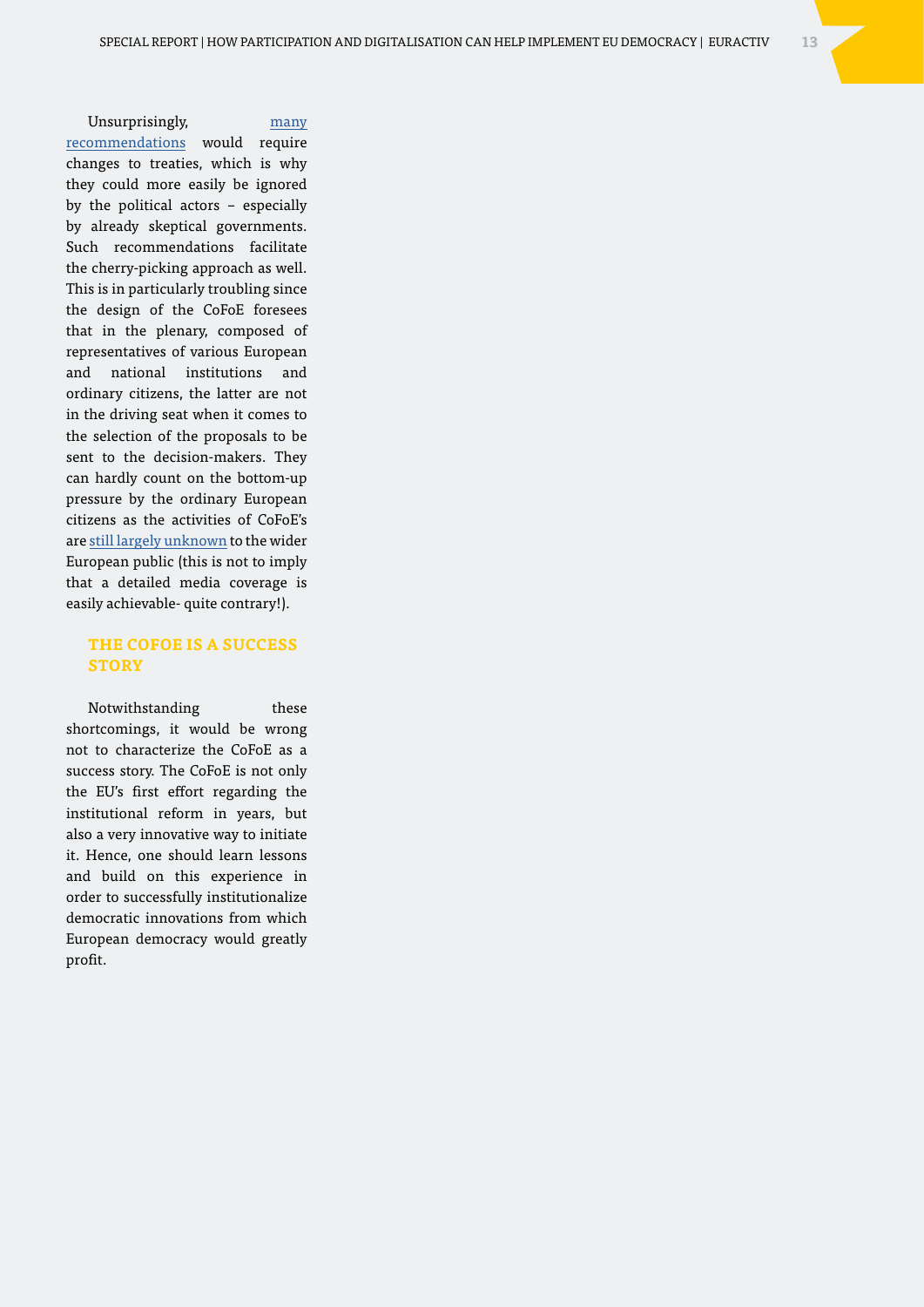#### INTERVIEW

### Regulation is the only way to make online platforms serve society, MEP says

*B y L u c a B e r t u z z i | E U R A C T I V. c o m*



Tow can online platforms that<br>
seek to maximise profits<br>
be made compatible with seek to maximise profits or even foster consumer protection, democratic processes, and worker rights? For European lawmaker Tiemo Wölken, the short answer is regulation.

Last year, Paul Nemitz, the principal adviser to the European Commission's service for justice and consumer rights, stressed the need for making commercially-driven platforms serve democracy at an event of the [Friedrich-Ebert-Stiftung.](https://www.fes.de/en/souveraenes-europa/hambach-democracy-dialogue-2021)

Meanwhile, the EU institutions

have passed or discussed flagship regulations to bring in rules for the unregulated online world. EURACTIV took stock of the EU's digital agenda with Tiemo Wölken, an MEP for the German Social Democratic Party (SPD).

*The Digital Markets Act (DMA), flagship legislation intended to rein in Big Tech, was recently agreed between the EU co-legislators. How do you think this legislation will change consumers' and business users' relationships with these platforms?*

Many essential points have made

it into the final text, as far as we know. The first one is interoperability for messenger messaging services, mandating gatekeepers to open up one of the most important elements currently guaranteeing their dominance.

Secondly, we have the political agreement to include a ban on targeted ads for minors and a banned on using sensitive personal data to tailor ads in the Digital Services Act. In the DMA, we have a clause that will prevent gatekeepers from spamming users with frequent, constant paths.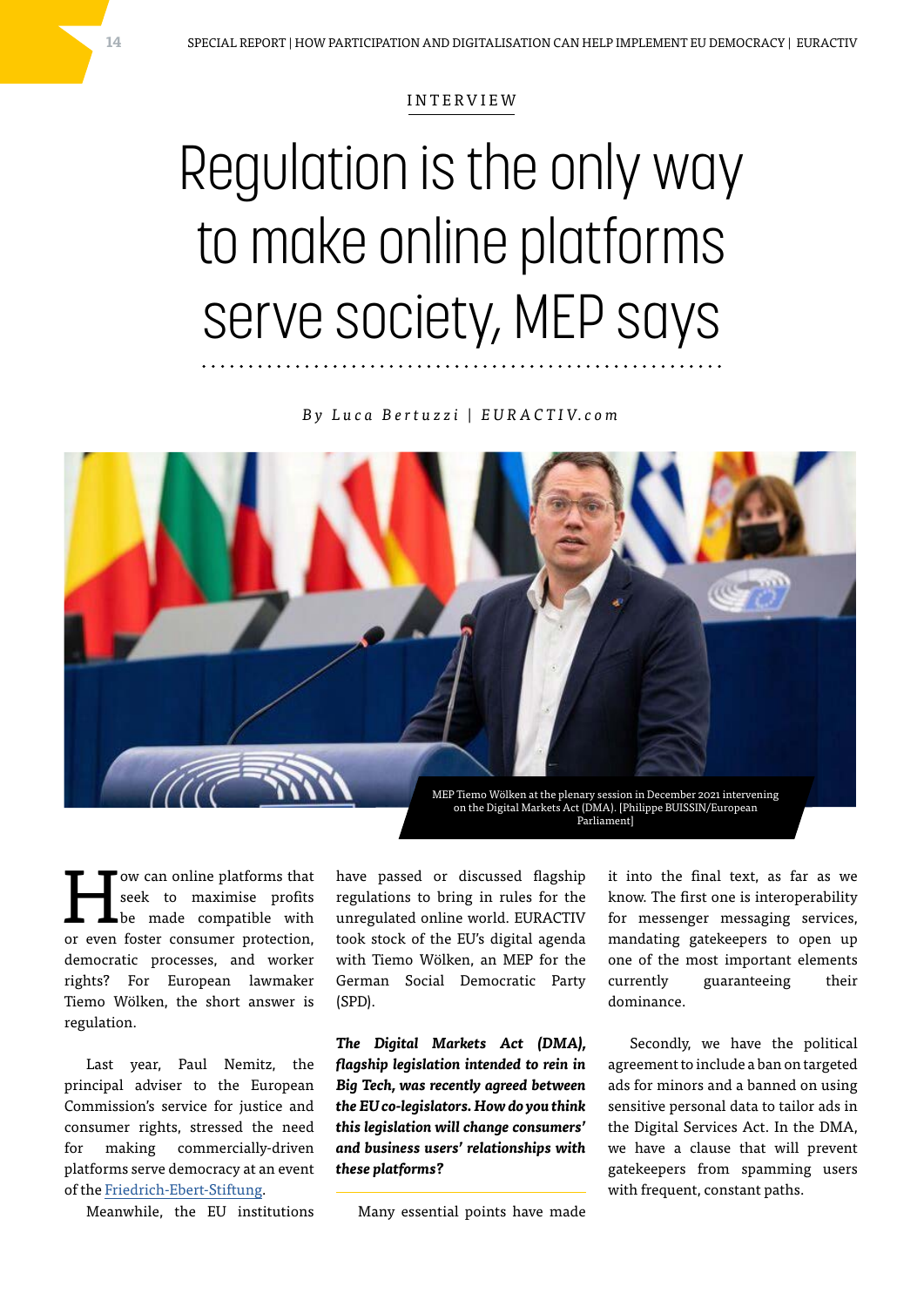Lastly, we have agreed on an ambitious general fair access clause, which will mean that all gatekeepers need to provide access to their services under fair conditions, reasonable and non-discriminatory terms — closing any potential loopholes.

These points will completely change the regulation of Big Tech companies. However, I'm not convinced that 100 or 120 Commission officials will be enough to enforce the DMA properly.

*In the Digital Services Act (DSA), some critical parts are being negotiated: the partial ban on targeted ads, provisions on recommender systems, dark patterns, and algorithmic transparency. What is your view on where things currently stand?*

I am confident that our rapporteur Christel Schaldemose will reach a strong compromise on recommender systems and algorithmic transparency. We, as the S&D, were pushing for more regulation here from the start, especially following Francis Hogan's revelations.

Unfortunately, we did not have a political majority for more ambitious measures. Of course, the situation has completely shifted since the Russian invasion of Ukraine. Disinformation has entered the spotlight, mainly through state outlets like Russia Today and Sputnik.

I am convinced that we need a proper legal framework that deals with the dissemination of harmful but legal content. We should not simply treat it as illegal content since we need to be mindful of proportionality and fundamental rights. However, freedom of speech is not freedom of reach. We can restrict the visibility of content without taking down the content entirely.

*Online platforms have privatised the public space but follow a commercial logic. How do you think we can handle a situation where a large part of the public debate takes place online, but where these platforms do not necessarily have incentives to respect the democratic process?*

The main objective of any private company will always be to make money. We cannot expect private companies to contribute to our democratic debate unless we oblige them with regulation.

Unfortunately, the discussion about the internet as a space for public debates and a natural extension of the physical public sphere always comes a bit too short in most discussions on the EU level, which regards social media as a market to be regulated.

A key issue is that the algorithms employed by the large platforms do not favour open and fair political debate. They're designed to keep users on the platform as long as possible so that the platform can make more money by showing people ads. The content that keeps people on the platform is not necessarily quality news, but sensationalist reporting or outright disinformation.

An excellent example was a survey conducted by Avaaz on the performance of media outlets on Facebook ahead of the German Federal elections. Major outlets like German television ARD, Der Spiegel and Bild, have more followers than Russia Today. Yet, Russia Today managed to get more interactions with their content.

Russia Today knows how to play the Facebook algorithms. On the other hand, Facebook allowed them and earned a lot of money with them. So, they were happy to support this.

That is the core of the issue. If we want online platforms to promote democracy, we have to ensure the algorithms are designed to do this. And this is our task as politicians here.

#### *Do you think there is more that the EU could do to promote pluralism in the online space, for instance, with the development of European platforms?*

Creating a European Google or Facebook is doomed to fail. However, we can do things like creating a European public media platform for public broadcasters to share all of their content with all EU citizens. That could be the first step toward a truly European public cultural sphere.

*In terms of algorithmic management, there is a proposed directive on the working conditions of platform workers. Also in this case, one could see tensions between the commercial interests and the European values. How do you think that the legislation can square these two aspects?*

For social democrats, this is the critical question, not only in the platform worker directive but also in the context of the AI Act. What kind of algorithmic management systems will be covered by the AI regulation will depend on how broad the definition of AI ends up being.

We should regulate the automation of decision making, not a specific technology. Workers need to have the right to know whenever an algorithm takes a decision and to have this decision explained. There needs to be a responsible person who can be held accountable for decisions made by AI. Then we need to discuss if we should allow AI to interfere in all areas of our lives.